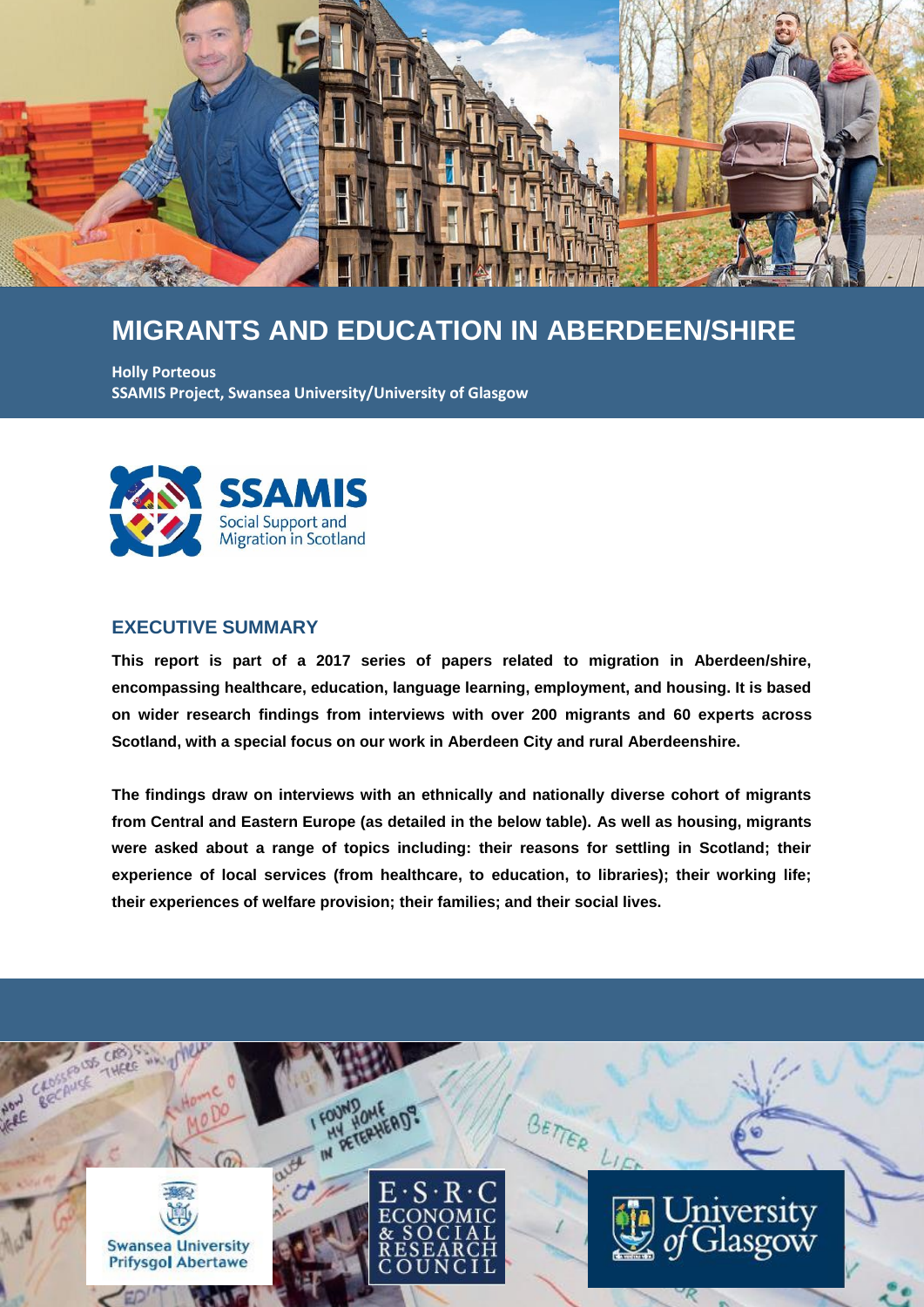### **OVERVIEW OF SSAMIS RESEARCH**

| Locations                | Aberdeen (n27); Glasgow (n37); Peterhead (n41), Fraserburgh (n9), other<br>rural locations in Aberdeenshire (n25); Arbroath (n39), Montrose (n12),<br>Brechin (n9), other rural locations in Angus (n8) |
|--------------------------|---------------------------------------------------------------------------------------------------------------------------------------------------------------------------------------------------------|
| <b>Employment</b>        | beauty and hairdressing; care industry; cleaning services; hospitality &                                                                                                                                |
| sectors                  | catering; construction; farm work; food processing; interpreting/translation;                                                                                                                           |
|                          | IT; office work; oil industry; retail; third sector                                                                                                                                                     |
| <b>Employment</b>        | Agency workers; employees; professionals; self-employed; stay-at-home                                                                                                                                   |
| status                   | parents; students; unemployed                                                                                                                                                                           |
| Gender                   | Women (n129); men (n78)                                                                                                                                                                                 |
| Age group                | 18-24 (n13); 25-34 (n66); 35-49 (n91); 50+ (n36); unknown (n1)                                                                                                                                          |
| <b>Country of origin</b> | Azerbaijan (n2); Bulgaria (n8); Czech Republic (n6); Estonia (n1); Hungary                                                                                                                              |
|                          | (n18); Kazakhstan (n1); Kyrgyzstan (n1); Latvia (n42); Lithuania (n28); Poland                                                                                                                          |
|                          | (n83); Romania (n5); Russia (n5); Slovakia (n4); Ukraine (n3)                                                                                                                                           |
|                          |                                                                                                                                                                                                         |

#### **INTRODUCTION**

The acquisition of education and skills was a theme running through many SSAMIS interviews, and was one of the key reasons cited by migrants in their decision to settle in Aberdeen/shire. This was firstly because many migrants either brought children with them, or had had children since coming to Scotland, and in both cases were keen not to disrupt their education once they had entered the Scottish system. As detailed below, migrants had mixed opinions about Scottish schools, and were not always confident enough to engage with their children's education due to their unfamiliarity with Scottish language and cultural norms.

Secondly, Scotland was appealing to many in terms of adult education: EU migrants could enrol on college courses fairly easily at NESCOL in Fraserburgh or Aberdeen, where they acquired new skills or improved their English language. Some went on to higher education or were working towards a new degree. However, because of a wider problem with deskilling amongst migrants, many were forced to depart from their previous specialisms: even if they had been highly qualified in their countries of origin, they often found that qualifications were not accepted in Scotland or were limited in terms of employment by their level of English. Gaining a Scottish qualification was thus one way of moving out of unskilled and low-paid work, even if migrants were not always able to stay in sectors they had previously worked in.

Below, we consider migrant experiences of schools and of adult education in more detail and provide examples from our interviewees.

#### **SCHOOLS**

 For migrants with children, **schools were key considerations in deciding to settle in Scotland**: they often expressed worries about uprooting children who were born in Scotland or who had moved with their parents at a young age. Scotland was seen to offer better long-term prospects for children who wanted to further their education or find good jobs.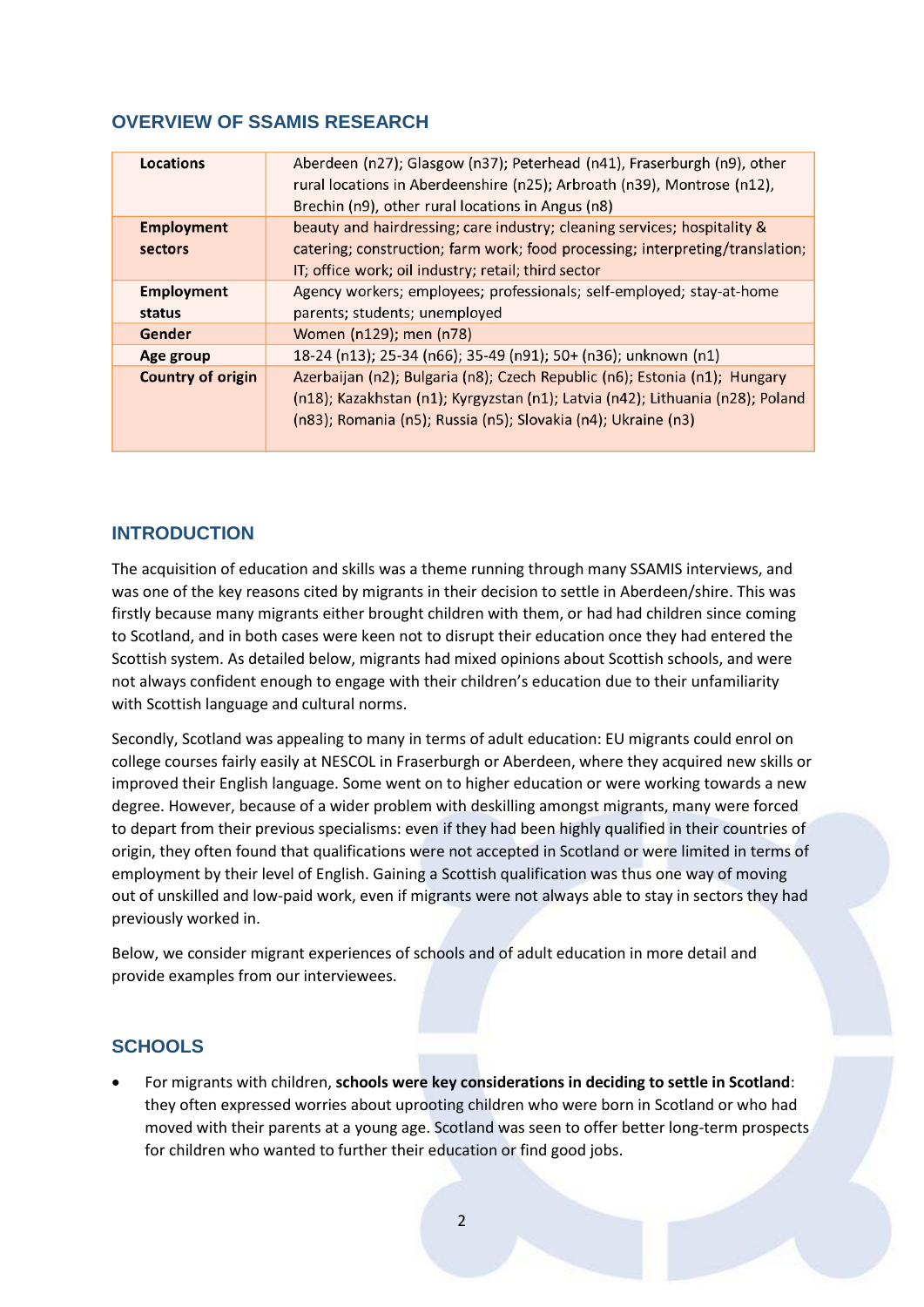I had a job and my daughter was at school here, I thought: 'maybe I'll be fine here – after all, I have money.' Well… I was thinking after a year I'll go home, when my little girl needs to be at school in Lithuania at seven years old. One year [came and went], then a second year, then a third – and that was it. Because now it would be difficult for her if she went back, she can't read very much in Lithuanian.

**Jadvyga, 42, Lithuanian, fish factory worker**

- **Schools functioned as a key form of integration into the local community** for children arriving in Aberdeen/shire. There were examples of younger children picking up English very quickly, even where their parents were struggling to find the time or resources to improve their own English.
- Parents appreciated the extra help their children had been given help as new arrivals to local schools.
- Some parents in rural areas mentioned internal migration within Scotland/the UK as something they were considering when their children were nearer school-leaving age (i.e. to be nearer to urban areas with greater educational and employment opportunities).
- Pre-school/nursery education was perceived quite negatively: not due to the standard of care, but mainly in the context of there being much less state provision in Scotland than in migrants' countries of origin.
- **Parents, relatives and carers had very mixed views about the quality of Scottish schooling**. Initially some aspects of the Scottish education system could provoke criticism, as they differ greatly to systems in Central and Eastern Europe: e.g. less homework is given in Scotland; there is more emphasis on learning through play and less rote learning; and there is more emphasis on 'soft skills' such as leadership and team working, etc. However, opinions improved over time as migrants gained more experience and understanding of teaching in Aberdeen/shire.

Education, it's not as broad here as in Hungary, which on the one hand is not good, but on the other it's very, very good. I don't know why we have to create little professors in Hungary. Why do we need historians, mathematicians, chemists? I don't know - for someone to become a nurse, or to become a doctor, why do they have to be a physicist, or a historian, or for them to become a chauffeur, why do they need to solve mathematical equations? […] They don't do this here.

**Judit, 41, Hungarian, Cook/Small Business Owner, Aberdeen City**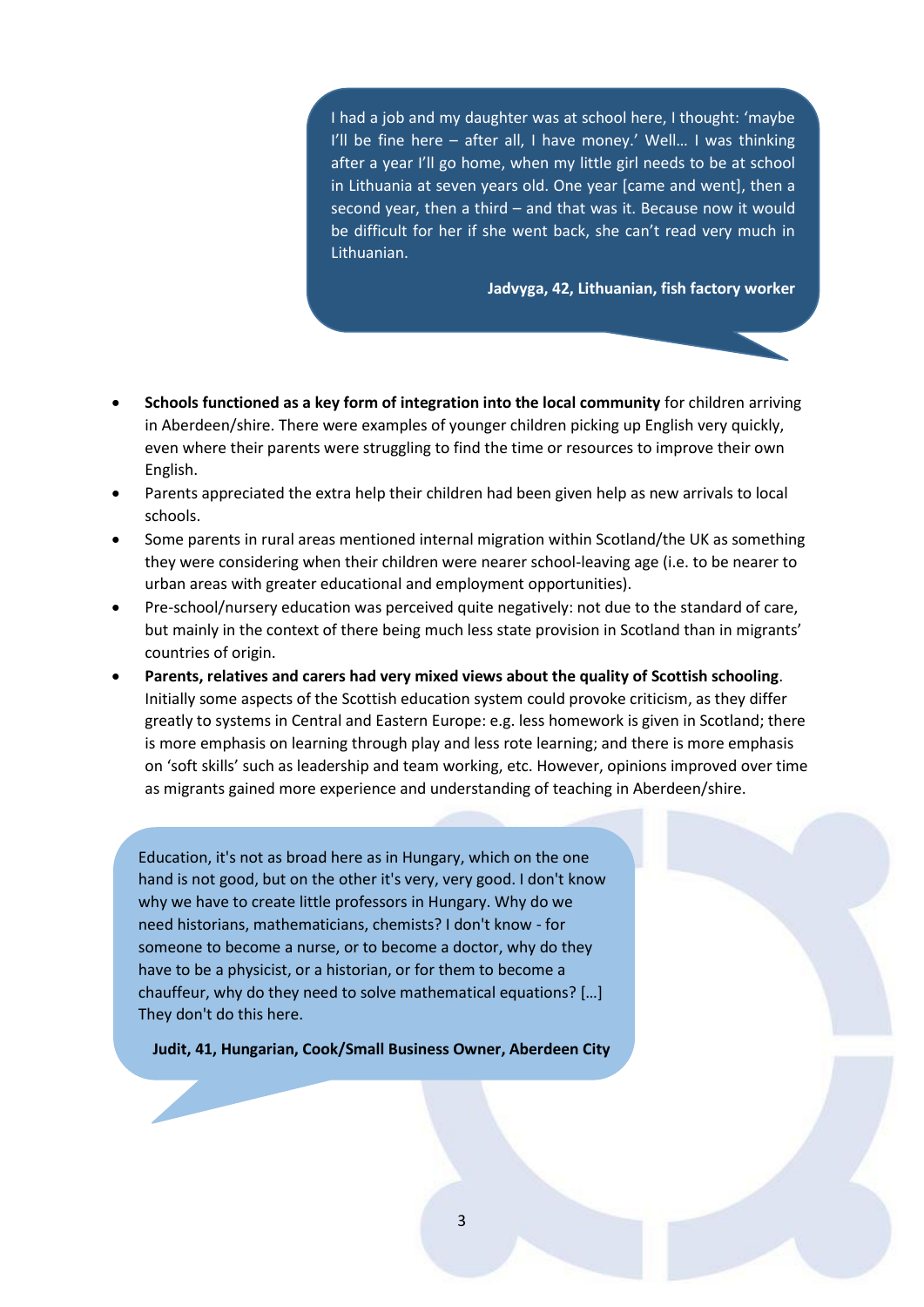I actually forced her to do a couple of maths and physics exercises from Russian books, and she said 'mum, I can't because I cannot understand'. But that is her level, her age, for Russian schoolchildren. Obviously she couldn't do that. I was astonished. […] But what I must say, I'm really happy with the education she's got at the moment, at the end. [..] Almost three years ago when she left school, the knowledge she got from this Scottish school – her knowledge was far higher, better and more solid than the knowledge her mates got from Russian school.

**Alisa, Russian, ESOL teacher, Aberdeenshire**

- Some found the lack of constant grading and assessment at Scottish schools difficult to understand and thus engage with – this had been standard in many CEE countries. However, there were positive comments on feedback methods such as parents' evenings and individual parent-teacher meetings. This was especially in comparison to the CEE norm of whole-class meetings, where students could be negatively assessed in front of peers and other parents.
- Some migrants also liked that children were treated less harshly in Scotland than they themselves had been at school (e.g. no corporal punishment). However, others had concerns about a lack of discipline and respect for authority as compared to their country of origin.
- Community workers and teachers mentioned **migrant parents' lack of engagement with schools**. Whilst part of this can be attributed to cultural differences, migrant parents were also likely to be working long hours or in shift patterns that affected the amount of free time they had. Furthermore, they were not always confident that they would be able to communicate with teachers effectively in English, or would not be following the 'right' social norms.

**ESOL Tutor**: You weren't very confident about speaking to the school staff, were you? You remember, when you wrote the letter about injections, the population's flu jabs. Because [Ada] did not want her daughters to have them, because one daughter sometimes has convulsions. And you were worried about it, but you wrote the letter and then rushed down to school with it, and they did stop the girls, didn't they? It was actually going to happen, even though you said no on the form […] You called in to speak to the headteacher. And you did fine, very well.

**ADA**: Yes, because before I was scared. I didn't want to try and speak with anybody.

**Ada, 36, Fish factory worker, Aberdeenshire**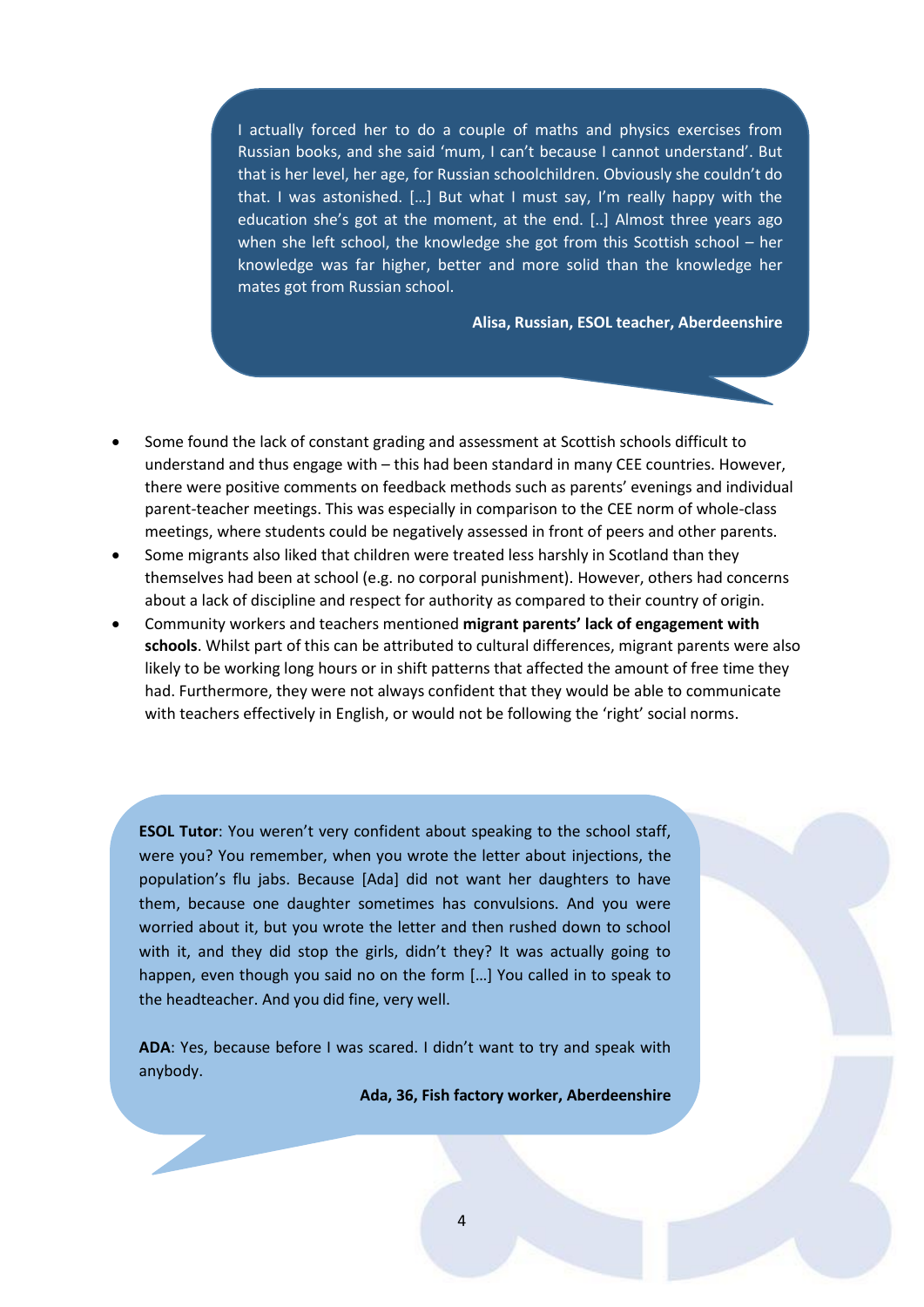- However, there were instances of effective community engagement via schools which migrant parents attended. One example was of a mini gala day at a Fraserburgh primary school where stalls were held by various welfare bodies such as Grampian Women's Aid, the NHS, and relationship advice services.
- Happily, there were few stories of migrant children being singled out by bullies for their nationality/race: younger children tended to be well assimilated at school and mixed with local children.
- However, migrants who arrived as teenagers had more difficulty fitting in at school:

I think it's okay [to fit in if] you're little or if you're adult; but if you're a teenager, I don't think it's fine. Especially, let's say, in school. [...] For some [local] people it's just too much; these foreigners are here, and they're not excited about that anymore.

**Giedre, 20, Lithuanian, retail worker**

There was a lot of situations [at my school where] Scottish people bullied immigrants, but it's because it's teenagers. […] I was bullied in my country as well, so, I was used to it! When I started to fight back, they was my friends.

**Gabriels, 19, Latvian, unemployed**

### **ADULT SKILLS AND FURTHER/HIGHER EDUCATION**

- **Access to further/higher education was seen as a plus point for many migrants settling in Aberdeen/shire**. A couple of participants had gone on to a Scottish university since their arrival, and college courses in particular were very popular. Migrants with children also perceived that they would have more opportunities in Scottish higher education than may have been possible in their countries of origin, especially as funding was available to help with living costs while studying.
- **Occupational mobility was significantly increased with the gaining of language skills and/or Scottish qualifications**: typically this was done via part-time or compressed hours courses at local colleges, which were better suited to migrant lifestyles than full-time study. Those of our participants who were studying or had studied at such courses had usually needed to combine study with (often full-time) employment.
- There was more chance of gaining further qualifications if individuals (particularly working mothers) had a partner whose income was high enough to support the household, meaning they could devote more time to their studies.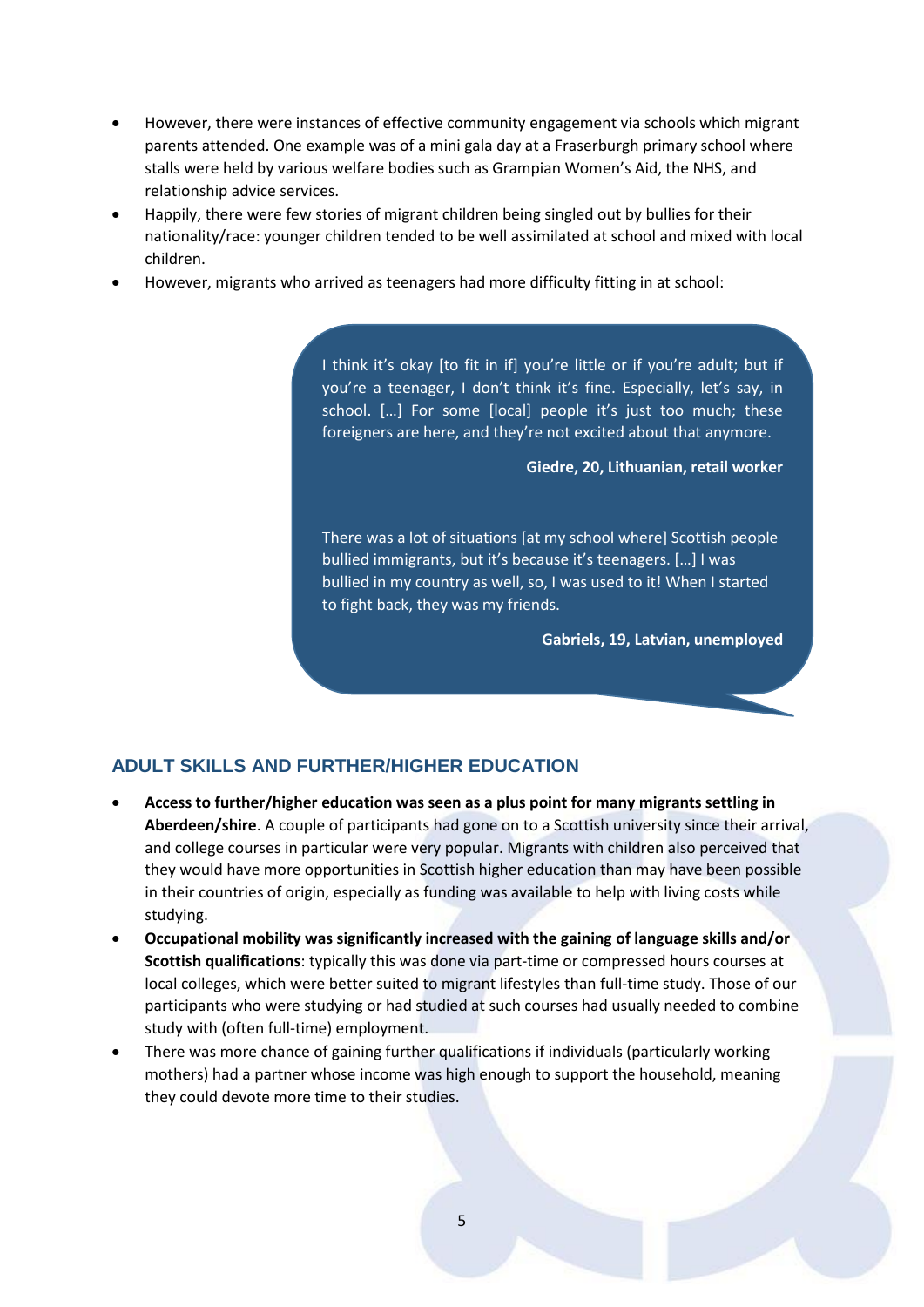I worked because I needed to have money, things, etc, but I wanted to get back to the same position I had in my country. I used to work in a notary's office - it's similar to your solicitors. But because my law degree isn't acceptable here, because you have a different legal system, I can only be a paralegal here. For this I need to go to university, but because I don't have money, it's another problem… you have to be here three years if you want to get funding.

#### **Katya, 31, Lithuanian, local authority worker**

- Practicalities and a lack of transferability of existing qualifications meant that **migrants often took courses in different subjects compared to their previous educational or work experience** in Central and Eastern Europe. For example, migrants (particularly women) who had worked in professional roles would re-train or update their skills in hairdressing/beauty, cake decorating or accountancy in order to work more family-friendly hours or escape low-skilled employment.
- **Both further education and ESOL classes often served a wider role in integrating migrants**, expanding their social networks (with both locals and other migrants) and helping to familiarise them with Scottish life and local customs.
- In Peterhead, free ESOL classes provided by the Workers' Education Authority (WEA) were popular and provided cultural as well as language education. However, these were only available to those in employment.
- Less formal evening ESOL meetings run by church groups were especially helpful for newlyarrived migrants to gain a footing in very basic English language skills and cultural norms. Activities were also provided for children at these meetings, which meant that migrants with families did not need to find childcare.
- Since 2016, a joint participatory action research initiative by SSAMIS, local arts group MODO and the WEA has been ongoing in Peterhead. The 'Make it Happen' Language Café tackles issues of loneliness and social isolation, as well as migrants' lack of opportunity to improve English language skills, all of which were highlighted by our research. Through focusing on everyday English and alternating evening and daytime classes, a wider group of migrants has been able to attend and stronger social bonds have been built, supported by an active Facebook page. (For more information, see SSAMIS report *Migrants and Language Learning in Aberdeen/shire*.)
- Help with a range of issues, including IT skills and English, was also given in Peterhead at the local (now closed) Hot Spot café, which also employed local migrants, and at the Here for You centre in Fraserburgh.
- However, there was often **a lack of knowledge of other help available locally** for individuals to develop skills and education. For example, only 2 out of 41 Peterhead interviewees had used Skills Development Scotland (e.g. to help with CVs) facilities in the town – one with positive experiences and one who found it less helpful.